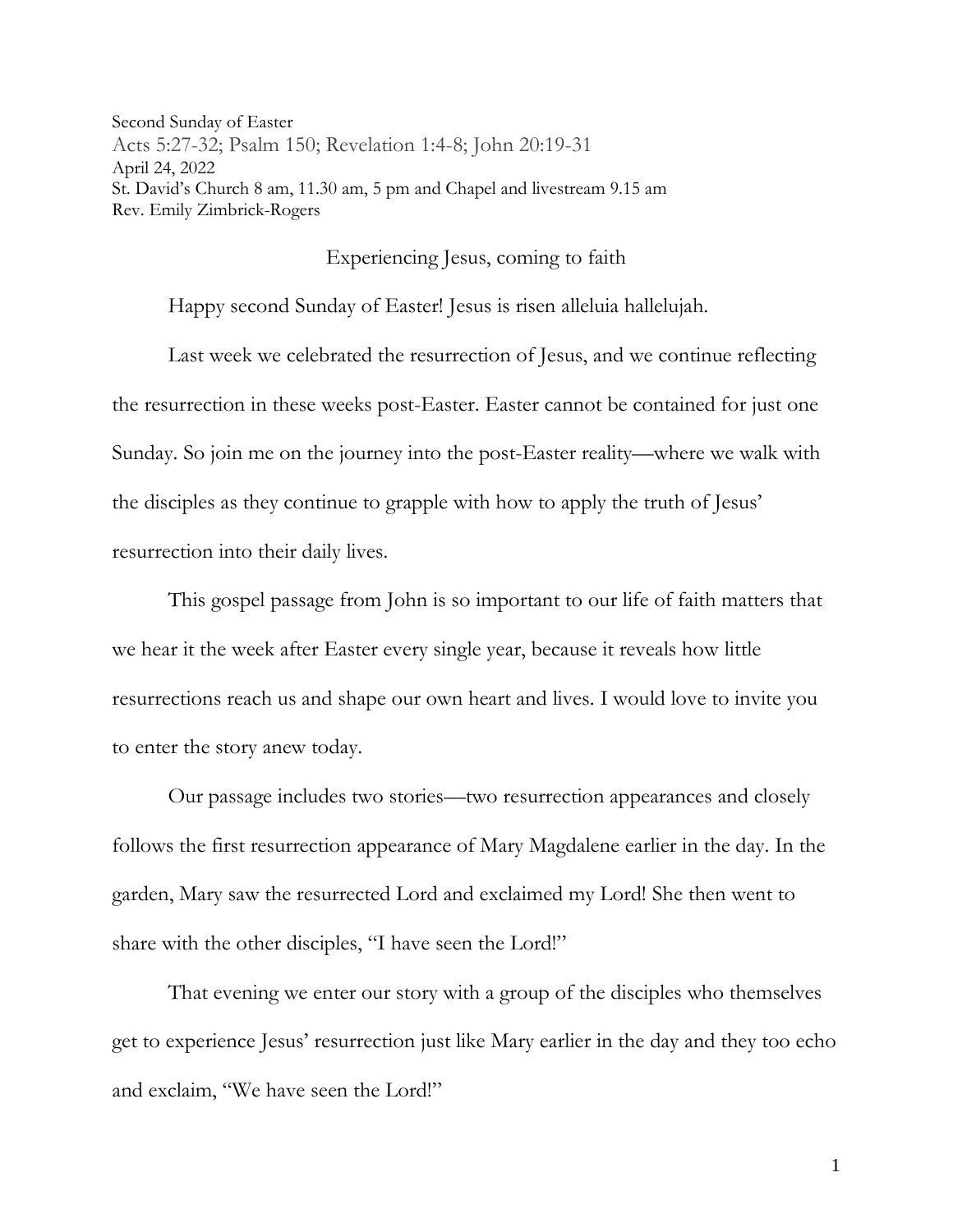But Jesus only appears to Mary Magdalene and the other disciples briefly. Yet in his brief encounter, he passes on to them incredible gifts of deep and lasting peace (shalom, in the Greek) and the Holy Spirit. These gifts empower Mary Magdalene and the other disciples to be sent out to share this message that Jesus is alive, and death has been overturned by resurrection.

And then the second part of our Gospel features an appearance a week later. Interestingly this group of disciples is again (or still?) in the same house with the doors shut or locked. The second time they're shut up in their room we don't hear it is because of the fear of the Jews but we're not sure why they're still here.

Didn't Jesus ask Mary Magdalene and the others to go share this news? Or have they been out all week sharing it, and are just resting and reflecting together in the evening.

And then enters our friend Thomas.

Thomas who was somewhere else last Sunday night and so didn't get to witness the reality of resurrected Jesus. He's explained to his disciple friends that he can't trust their witness but wants an experience for himself.

Sometimes we hear this request or demand from Thomas and call him doubting, like his desire is a bad thing. We remember that our theme this year has been all about faith matters. We've searched the Scriptures and discovered that faith is both a noun—a conviction of truth or content of our belief. We have faith, the faith

2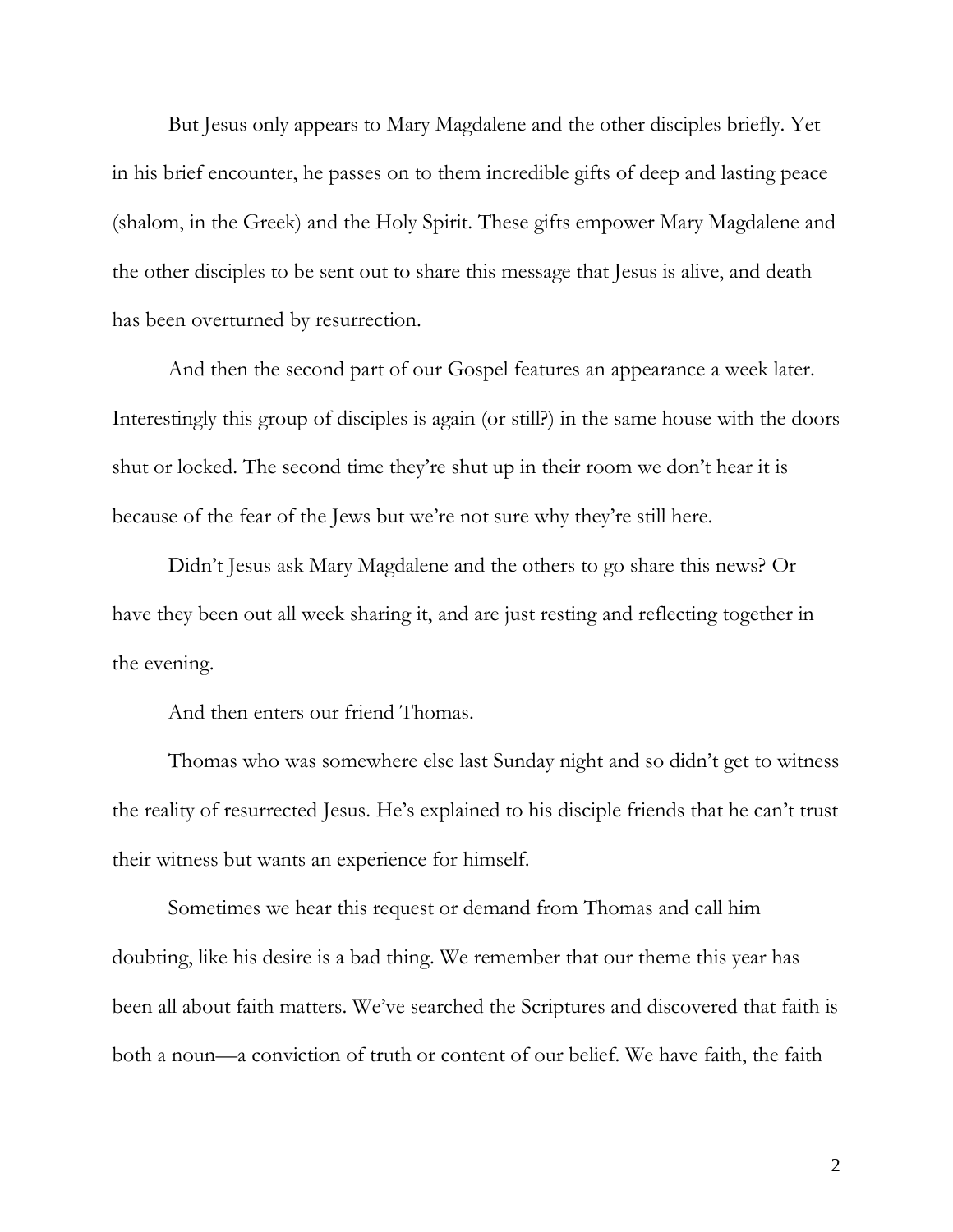of the Church. But we remember faith is also a verb, an activity of trusting, believing, affirming, and my favorite—which is not really a current English word—faith-ing.

When we see in this passage the word believe it's actually this word we have contemplated all year long faith *pistis*. In English, we often think of belief as a cognitive or head word. I believe in science or I believe some fact even I believe in God—but it's head knowledge. But the word faith is so much richer and is about active embodied, trusting, heart knowing that includes emotions and feelings and our bodies. More like I have a feeling I can trust this friend, or my gut tells me not to take that job, or my heart knows that my loved one will be okay even through their hardship.

So perhaps our friend Thomas says I don't *trust* other people's experiences. I want to trust or know deeply myself. Maybe he said, I hear the facts you're saying that Jesus is risen. But I want to *know* this for myself, in the deepest most tactile embodied sort of way trusting and believing, not only with my mind but with my heart, body, and soul.

Thomas is perhaps cluing us into a deep truth of faith matters and Christian discipleship. You can hear it 1 million ways from 1000 reputable sources, but you must experience Jesus for yourself.

Thomas reminds us that's OK to ask God what we desire and seek. And that God will always honor a request to see, know, experience the love of God for

3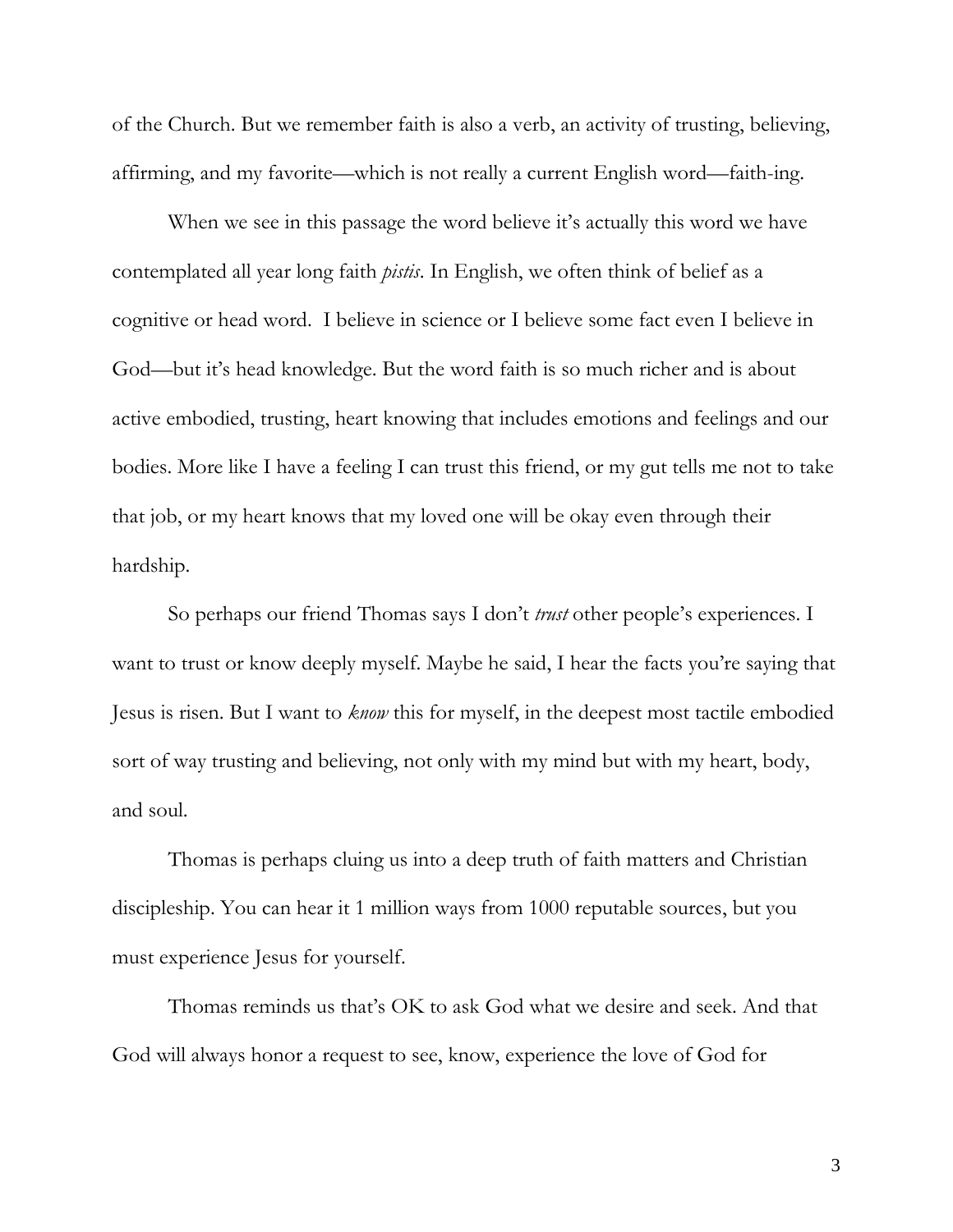yourself. Thomas seeks a true experience of Jesus resurrected, but he wasn't sure how to access that.

Jesus shows up again unannounced and repeats his earlier line peace be with you. I'm here again he seems to say; it's really real. I promise. And maybe the peace Jesus repeats takes hold this time for all of them. Because maybe they can begin to see God's faithfulness to keep showing up in the midst of their uncertainty about what to do post Easter. A week after Easter Jesus won't let a locked door and the lack of trust or faith stop him from reaching out again and again in love.

Jesus meets all of them where they are, but especially Thomas. He invites Thomas to touch and experience and turn from mistrusting to trusting. It was Jesus speaking to Mary Magdalene that caused her to recognize Jesus as resurrected. So too here, it is the voice of Jesus, the words of Jesus to Thomas that prompt his most amazing exclamation of faith trust belief and embodied gut-real affirmation, "My Lord and my God!"

Thomas asked for a miracle to touch Jesus and it seems that it is simply hearing Jesus' voice that caused him to turn his trust fully to Jesus.

Theologian Serene Jones beautifully wrote, "So too it is with us. When doubts crowd out hope, we can be confident that Jesus will come to meet us where we are, even if it's out on the far edge of faith that has forgotten to believe."

Thomas, Emily, each one of us, Jesus says, "I've come to you right where you are right now. You might be wondering if it's okay to ask to see and experience me, if

4